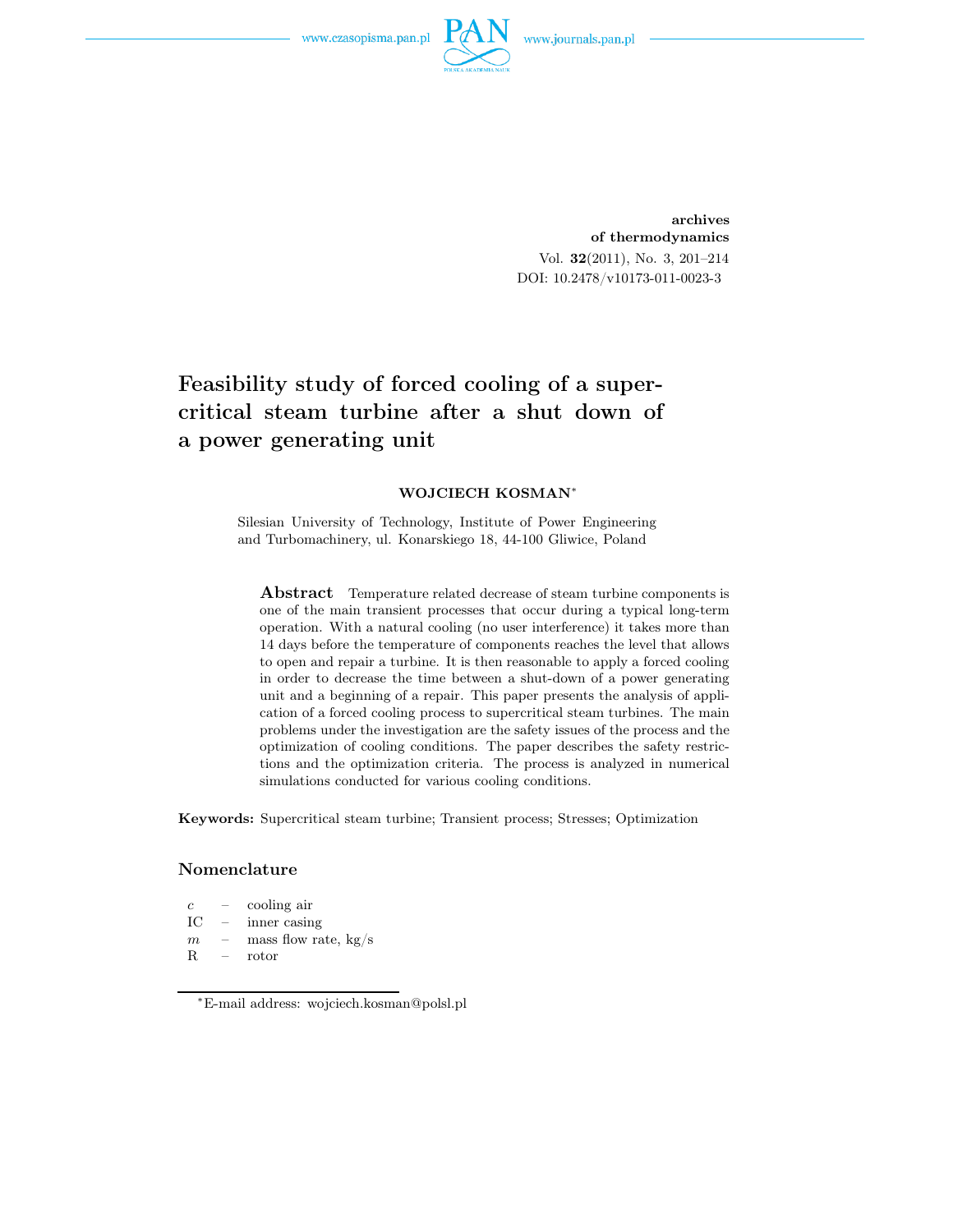

202 W. Kosman

OC – outer casing

- $T =$  temperature,  $^{\circ}$ C
- $t = \text{time, h}$
- z distance along the axis of the rotor, m
- *v* rate of temperature change, K/min
- *w* elongation, mm

## 1 Introduction

Various strategies suggested for the future simultaneously yet independently acknowledge a significant contribution of coal fired units in the generation capabilities of the electrical power [1]. Recent years brought a constant development in the field of steam turbines [2,3]. The most important is the increase of the steam parameters into the supercritical values. The increase is related to new solutions in the design of the turbines [4].

The analysis presented in this paper is a part of a larger research project that focuses on the improvement of operation of power generating units with supercritical steam turbines. The research investigates various aspects of operation including steady and transient states. The aim is to improve the flexibility of the power units. A particular problem described here is the cooling of the turbines after a shut-down of a power unit.

The temperature decrease of steam turbine components is one of the main transient processes that occur during a typical long-term operation. A natural cooling (no user interference) requires about 14 days. During that period the rate of the temperature change in the components is small and the thermal stresses are far from their allowable values. The turbine neither generates power nor may be subject to any maintenance procedures. It is then reasonable to apply a technology that forces faster decrease of the metal temperature. Application of such technology to supercritical steam turbines requires, however, a careful analysis of the whole process that would allow to determine the range of the possible increase of rate of the temperature decrease. Moreover, the analysis must also allow to verify the safety of the process and optimize its progress. The research presented in this paper involves a numerical modeling of the thermal conditions after the shut-down of a power unit and their influence on the cooling process. The range and restrictions of the forced cooling are then estimated basing on the numerical simulations.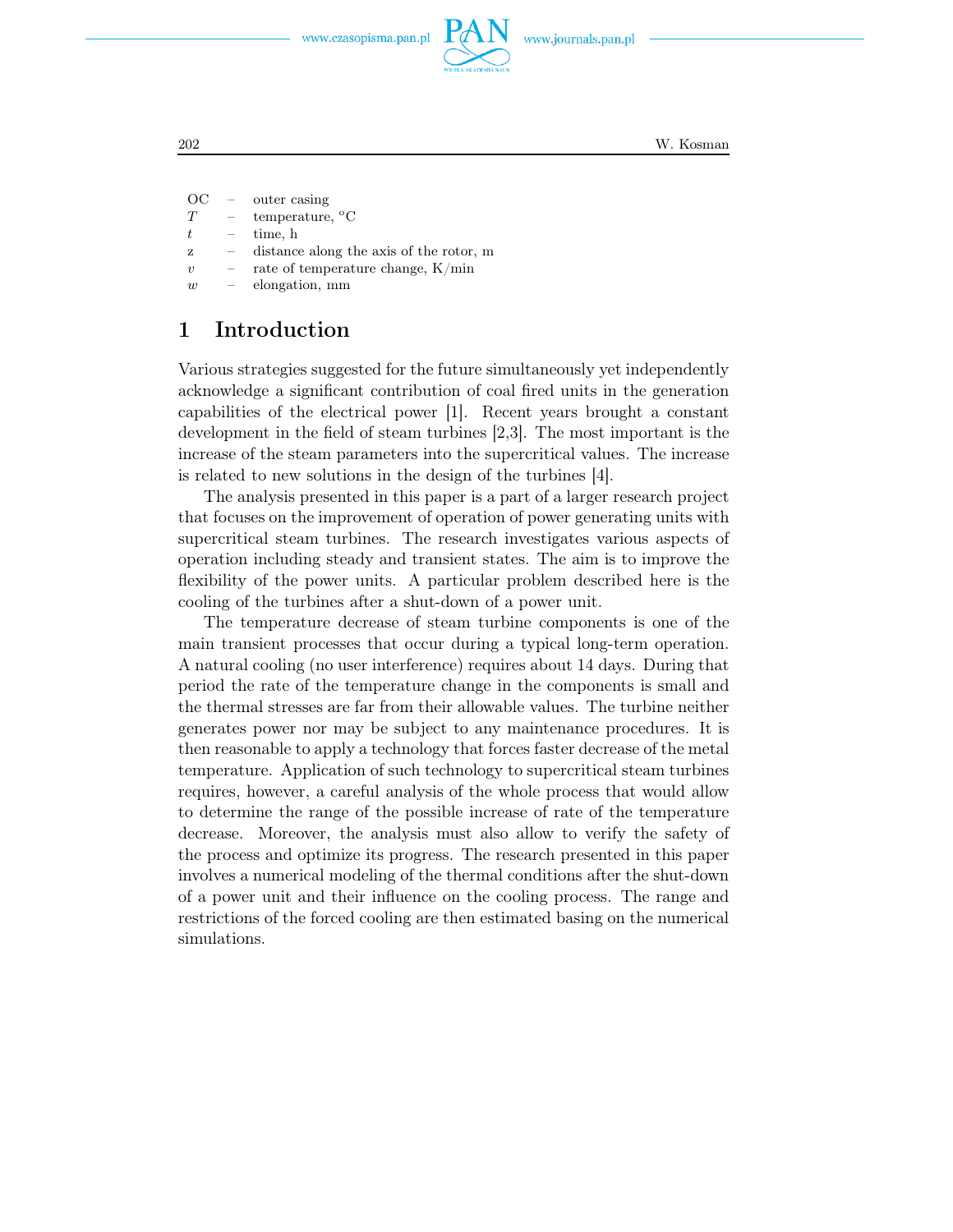Feasibility study of forced cooling of a supercritical steam turbine... 203

# 2 Natural and forced cooling

A time progress of the natural cooling is presented in Fig. 1. The graph shows the temperature of the high pressure inner casing after the shut down. The measurement data were gathered for a supercritical steam turbine with the live steam temperature at the level of  $560 \degree C$ . The corresponding rate of the temperature decrease was around 0.3 K/min in the first hour of the cooling and less than  $0.1 \text{ K/min}$  thereafter. This rate of the temperature decrease is small when compared to the allowable values at 2 K/min. It means that there is a large room for improvement of the pace of cooling. Also the period of 14 days is very often unacceptable. A failure may for example prevent a long cooling process if the turbine rotor is damaged and cannot be hold in low speed rotations.



Figure 1. Temperature of the high pressure inner casing after a shut down.

The cooling time may be shortened through the use of various methods. The most popular ones are listed below.

### I Shut down with a sliding parameters

During a shut down a turbine is fed with a live steam at lower pressure and temperature. This is a type of operation under "sliding conditions". In effect components of the turbine are exposed to the steam at lower temperature and their temperature decreases. However operation under the sliding conditions is economically ineffective. Also the minimal temperature of the components is quite high since temperature of the steam must be kept above a certain level.

#### II External steam cooling

Steam at low temperature and pressure may be delivered to a turbine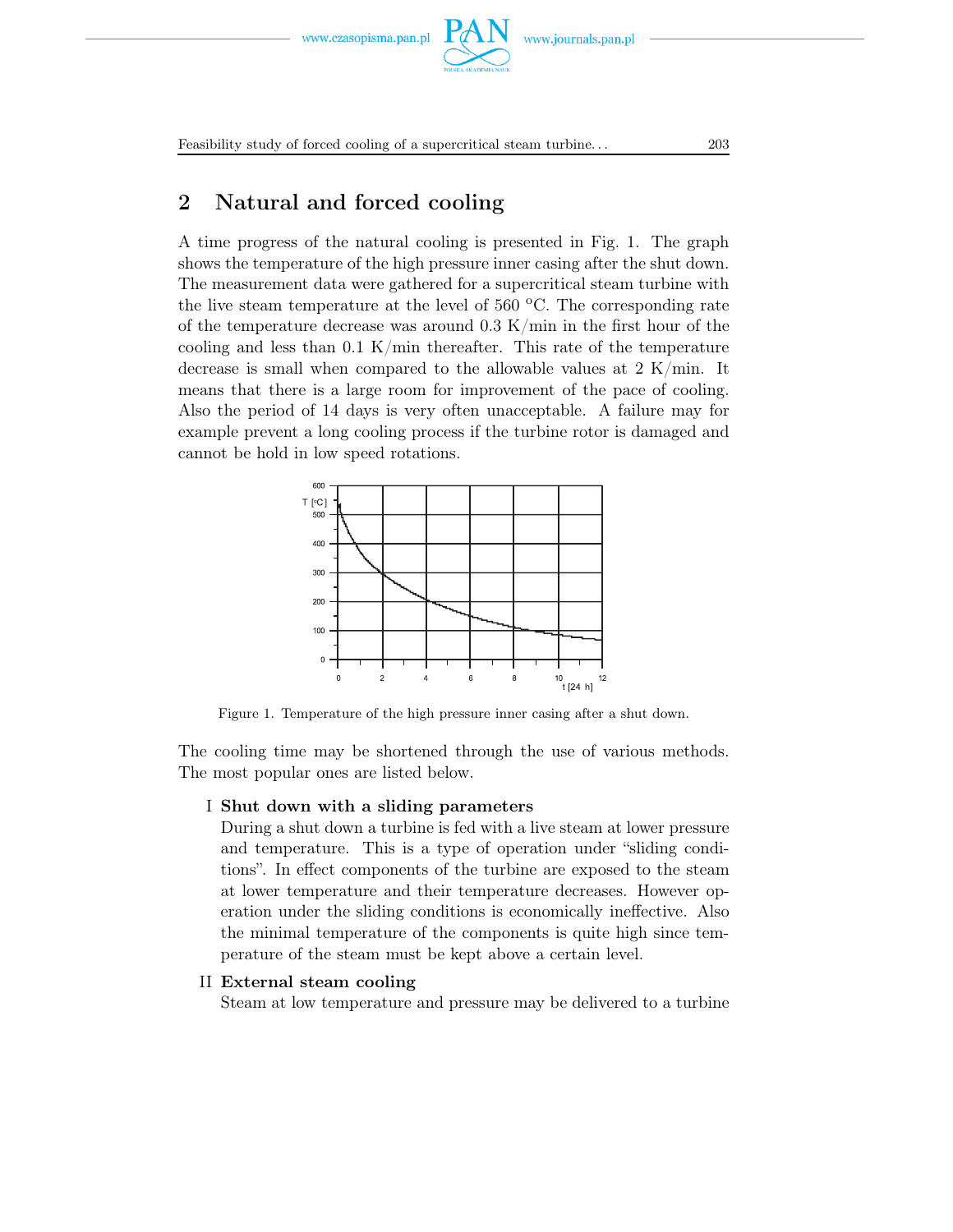

right after shut down from an external source. The steam then flows through the system of rotors and stators and lowers temperature of the components. In this case temperature of steam may be lower than in the case of a shut down under sliding parameters.

III Air cooling

Right after the valves are closed and the live steam flow is stopped the air is supplied to a turbine. Air may either be compressed and delivered to a turbine through a compressor or a compressor may create a partial vacuum in a turbine. In either case the minimum temperature of the air that flows into the turbine is equal to the ambient temperature. The temperature is much lower than in the previous two methods of the forced cooling and the forced cooling is very effective. This cooling process is very flexible in the sense that it may start immediately after a shut down and may proceed until the temperature of the components reaches the desirable level.

Of the methods compared the air cooling is the method that may be applied in a wide range of temperature of the components. It also allows to adjust the cooling conditions in order to obtain desired rate of the temperature decrease. Therefore the air cooling is under the further investigation here.

# 3 Assessment of the cooling process

Application of air cooling to supercritical steam turbines after a shut down requires the analysis of following issues:

- *•* safety,
- effectiveness,
- selection of the cooling conditions (parameters of the air flow).

Among these issues the main problem is safety of the cooling process. It is related to two aspects, namely stresses and elongations. The first aspect corresponds to the thermal stresses only. Pressure of the air delivered to a turbine is just slightly above the atmospheric level, thus it is far lower than the live steam pressure in standard operation. The cooling process is conducted also with small rotational speed (about 50 min*−*1). The mechanical stresses may then be neglected leaving only thermal stresses that result from the changes in the temperature field in the components. The second aspect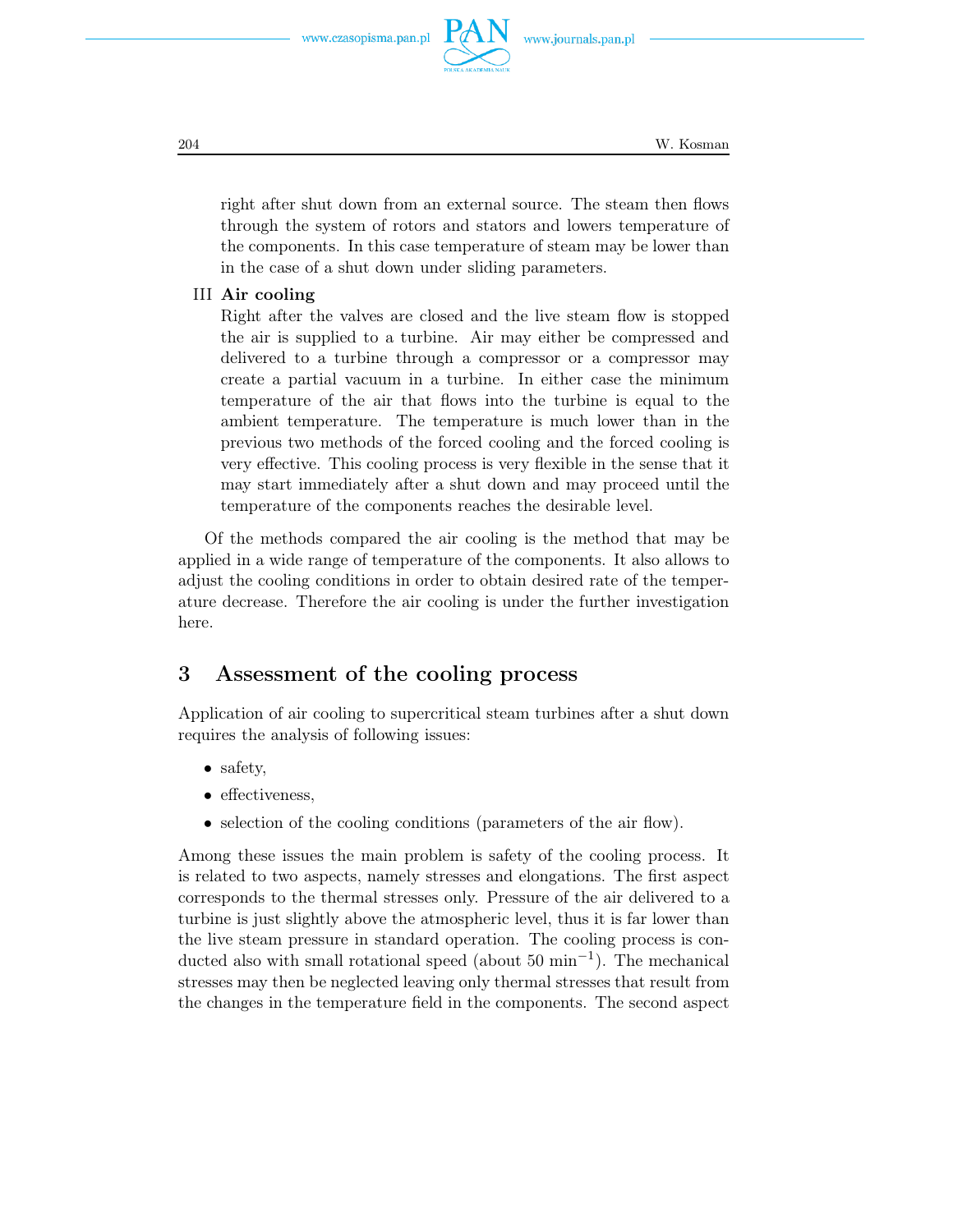

Feasibility study of forced cooling of a supercritical steam turbine. . . 205

of the safety is related to the elongations. The clearances between the rotor and the stationary components must be kept within allowable limits.

The progress of the cooling process in traditional, subcritical steam turbines is usually monitored through the following measurements:

- inner casing temperature,
- outer casing temperature,
- outer casing absolute elongation,
- rotor absolute elongation.

The measurements in the list above do not allow to determine uniquely the thermal state of a turbine. There is neither information about temperature of the rotor nor about the elongation of an inner casing. Analysis of the air cooling in supercritical steam turbines should be useful in estimation of temperature and elongations in the main components.

Effectiveness of the cooling process is related to the time that is necessary to lower temperature of the components to a desirable level. In order to assess the cooling process the analysis described here applies the time  $t_{100}$  as a measure. This is a period between the beginning of cooling and the moment when temperature of the component falls below 100  $\rm{^{\circ}C}$ . The time  $t_{100}$  is related to the mean cooling rate of temperature decrease  $v_{100}$ as shown in Fig. 2.



Figure 2. Time of the cooling process  $(t_{100})$  and mean rate of temperature decrease  $(v_{100})$ .

The third problem that arises when applying cooling to supercritical steam turbines is the selection of appropriate cooling conditions. The main issue here is the amount of air that should be delivered to a turbine. The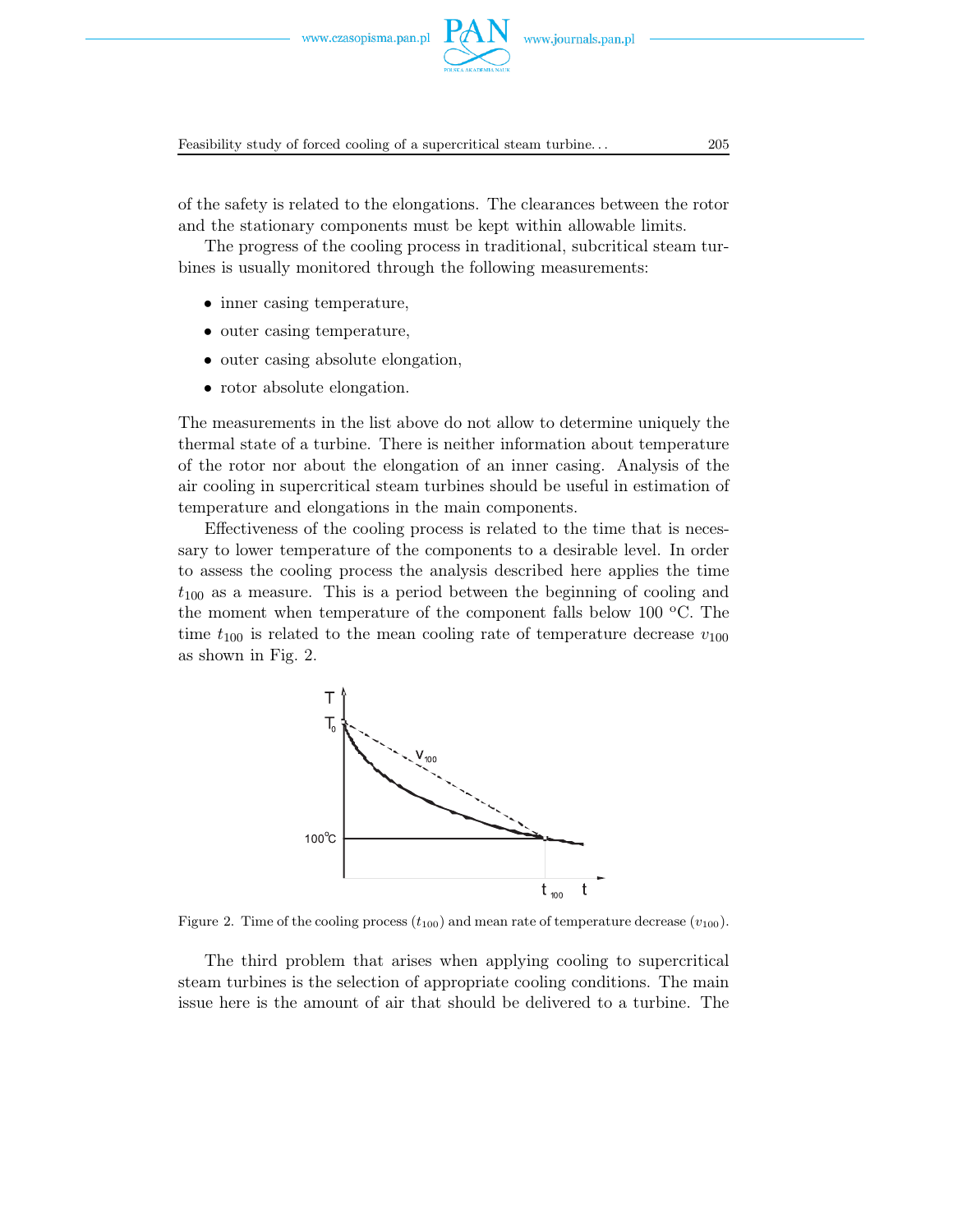

flow may be adjusted during the process according to the thermal behavior of the turbine components. Another issue is the flow direction in the turbine which is discussed in the next section of the paper.

## 4 Cooling flows

The cooling air may be supplied at various locations of the turbine. The air inlet may be located in the live steam pipes, extraction pipes or steam outlet pipes. Due to the relatively small amount of air (when compared to the amount of steam during the operation in design conditions) and the heat transfer between the coolant and the components the temperature of the air increases along the turbine. In the most natural arrangement the cooling air flows through the turbine in the same direction as the steam during a standard operation (Fig. 3). The air flow may also be reversed: from the turbine outlet to the turbine inlet. This results in more uniform distribution of the air-metal temperature difference since the air temperature increases before it reaches the hottest parts in the area of the live steam inlet.



Figure 3. Air flow with two streams.

The cooling air flows through a turbine in two parallel passages that include the following areas:

- 1) the rotor-stator system of blades (the steam path): the air of the initial temperature  $T_1$  and the mass flow rate  $m_1$  flows between the rotor and the inner casing,
- 2) the area located between the inner and the outer casing: the initial temperature of the air is  $T_2$  while the flow rate is  $m_2$ .

The design shown in Fig. 3 includes two separate streams. The amount of the air in the streams may be different. It is also possible to arrange the flow with a single stream. In the design shown in Fig. 4 the cooling air flows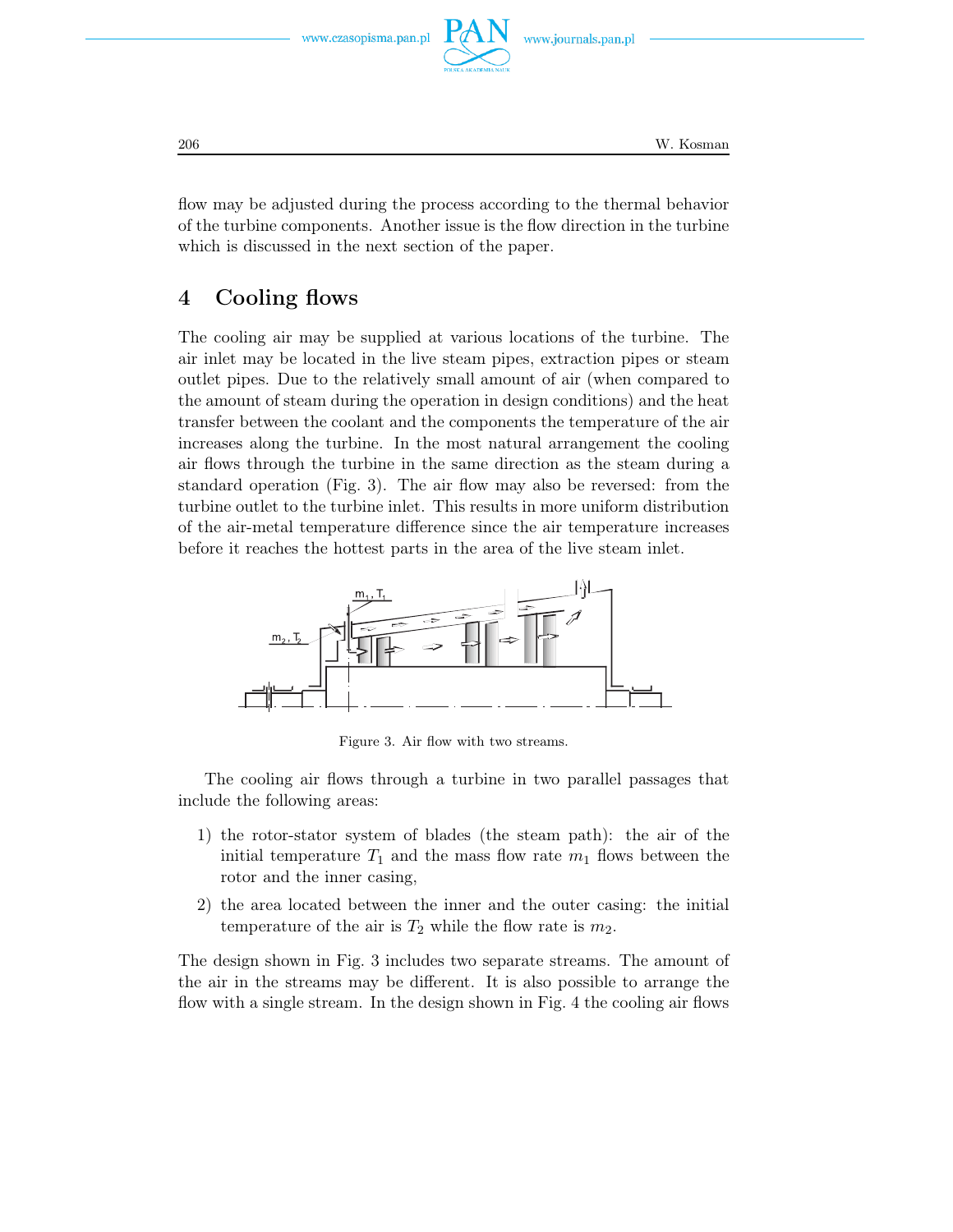

through the steam path first and then is forced into the area between the casings. Temperature of the air entering the second passage  $(T_2$  in Fig. 4) is higher than the air temperature at the inlet  $(T_1)$ . The value of  $T_2$  depends on the cooling conditions in the first passage (e.g. amount of the air and the temperature of the components).



Figure 4. Air flow with a single stream.

Apart from the two main streams described above the cooling air also flows through the seals in the inlet and outlet part of the turbine. The analysis must also include these flows since they cool large surfaces of the main components of the turbine.

## 5 Numerical model

According to the discussion given in the previous sections the analysis of the cooling must be conducted in various conditions. The assessment includes the determination of thermal stresses in the cooled components, their elongations (including unmeasured rotor to inner casing elongation) and the total time of the process  $(t_{100})$ . The analysis described here employs a numerical model of main components and air flows in a supercritical steam turbine as shown in Fig. 5.

The numerical model includes five temperature fields (see Fig. 5) gathered in the following list:

- rotor  $T_R(r, z)$ ,
- inner casing  $T_{IC}(r, z)$ ,
- outer casing  $T_{OC}(r, z)$ ,
- air flow through the steam path  $T_{c1}(z)$ ,
- air flow between the casings  $T_{c2}(z)$ .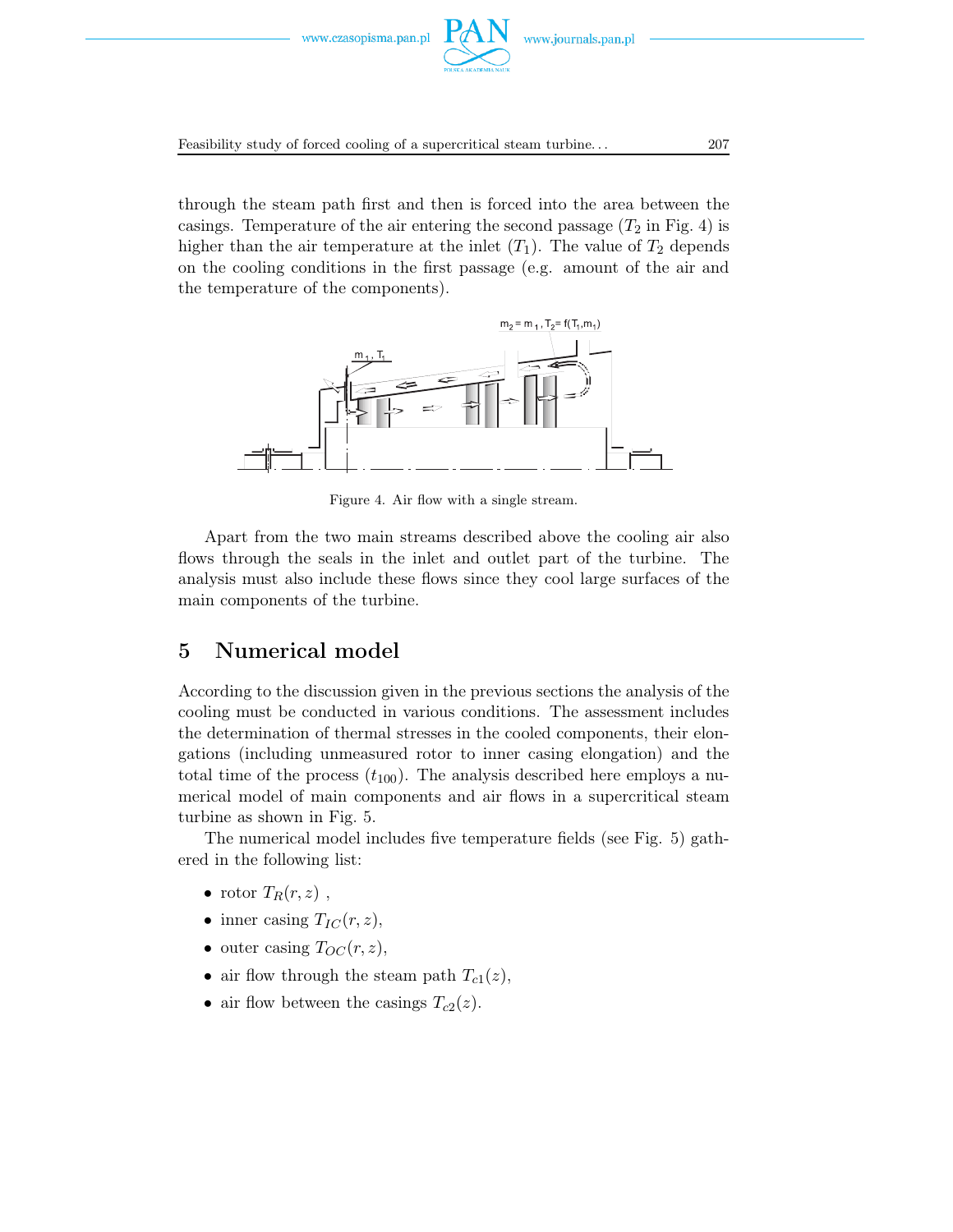



Figure 5. Thermal model of the coupled temperature fields.

Due to the nature of the cooling process the temperature fields in the components and the flows are coupled. The components are modeled as axisymmetrical solids, while the streams are treated as one-dimensional flows in a ducts with a heat transfer through the duct walls. The flows are modeled only to the extend that is necessary to formulate boundary conditions for the thermal analysis of the components. A detailed description of the model is given in [5]. The advantage of the model is a relatively small computational time, which allows a large number of simulations of the transient problem.

The temperature distribution as well as stresses and elongations were determined in a finite element module. The geometry of the components under the investigations is presented in Fig. 6. The meshes applied in the computations are also shown.



Figure 6. Numerical model of the main components of a supercritical steam turbine.

The component drawn in a dashed line corresponds to the stator blades in the rear part of the turbine (not attached to the inner casing). The analysis of stresses and elongations does not include these components. The heat transfer however between the stator and the cooling air is included in the analysis of the coupled thermal fields. The change of air temperature due to the stator cooling is significant.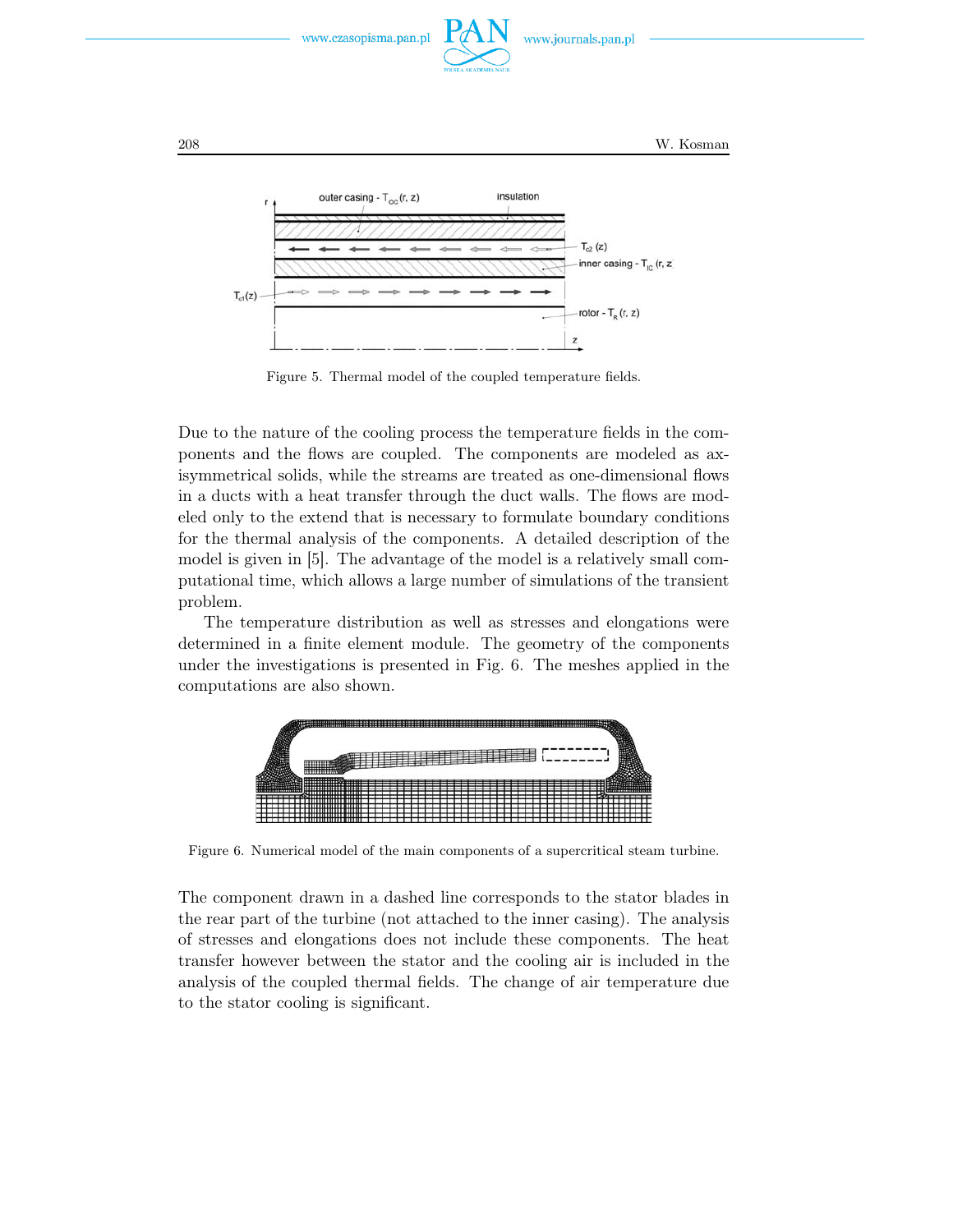Feasibility study of forced cooling of a supercritical steam turbine. . . 209

# 6 Initial conditions

Simulations of the cooling process start at the moment of shut down, immediately after the live steam valves are closed and the pressure in the turbine trips almost to the ambient level. It is assumed here that the initial distribution of temperature in the components is the same as in the operation under design conditions. This is the worst-case scenario with the highest values of the metal temperature at the beginning of the cooling process. During the shut down live steam temperature is kept at a high level until the valves are closed (the pressure decreases earlier). However in practice it is often observed that the live steam temperature also decreases earlier and the cooling process starts before the air is delivered to a turbine.

# 7 Forced cooling — single flow

The analysis of the forced cooling involved a number of cases with various cooling conditions. The first case is a forced cooling with a single flow. The arrangement of the stream is shown in Fig. 4. The results of the numerical calculations are presented in Fig. 7.



Figure 7. Temperature (a–d) and stress (e–h) distribution in a rotor during a cooling with a single air stream.

Figure 7 shows temperature and stress fields in the rotor of the investigated turbine in chosen moments of the cooling process. Time is measured from the beginning of the process. It may be observed that the temperature becomes uniform rather early. The stresses follow with the most intense changes in the first couple of hours.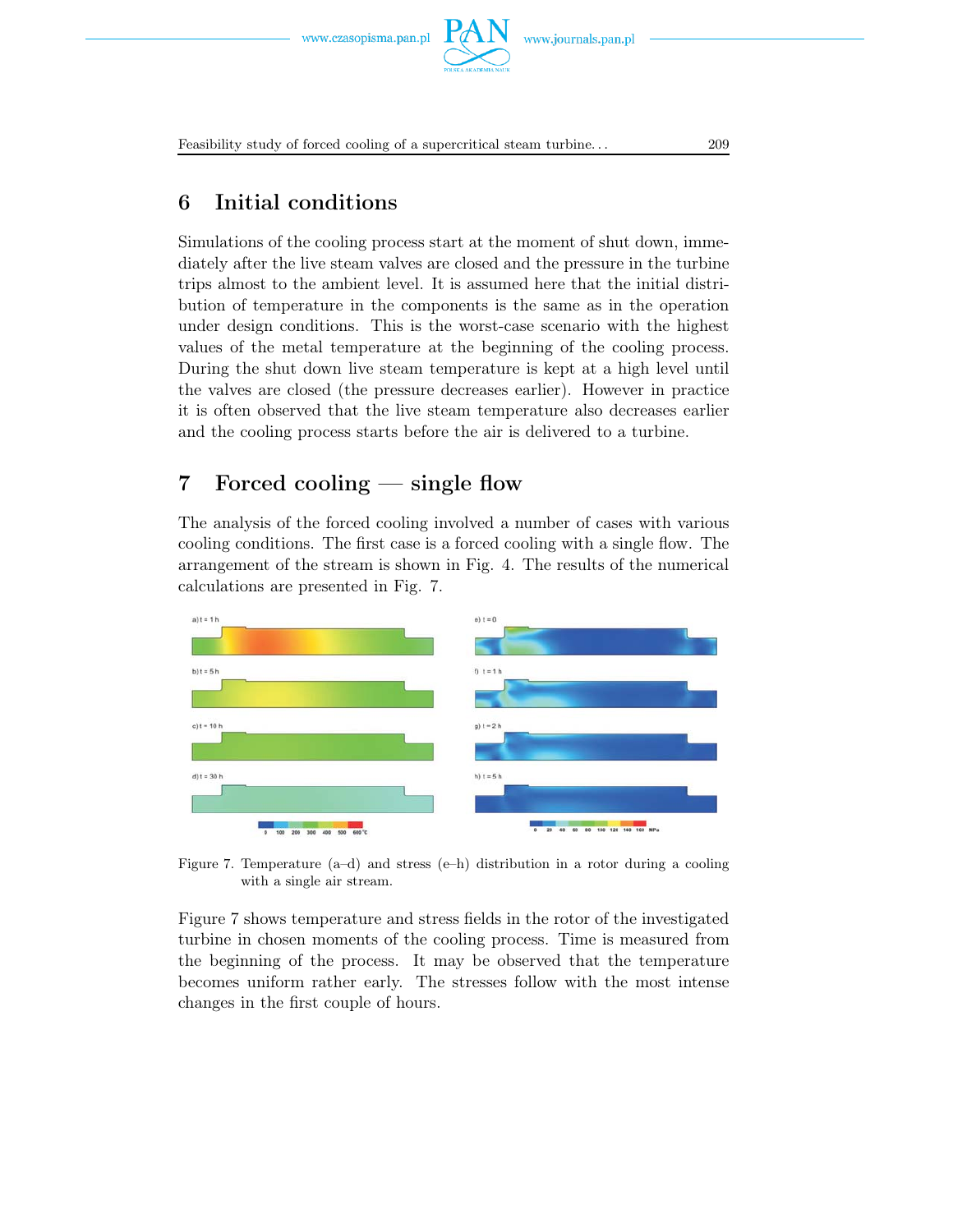



Figure 8 presents a comparison between the cooling from Fig. 4 and the reversed flow: the air also flows in a single stream but in the opposite direction to the flow shown in Fig. 4. The graphs correspond to the change of temperature in the locations of the rotor (Fig. 8a) and the inner casing (Fig. 8b) where temperature reaches the maximal values. The two cases differ in the time required for the cooling process  $(t_{100})$ . The cooling conducted according to the case no. 1 requires about 8 h shorter period.



Figure 8. Temperature of the rotor (a) and the inner casing (b) in a single stream cooling: flow according to Fig. 4. (stream 1), and in the opposite direction (stream 2).

The amount of the cooling air is subject to the adjustment. The numerical model may be used to simulate the effects of the cooling with various mass flow rates. Appropriate graphs are shown in Fig. 9 for the cooling conducted with a single stream reversed to the flow in Fig. 4. The lines in Fig. 9a correspond to the cooling with two different mass flow rates.



Figure 9. Single flow with various amount of air: temperature (a) and relative elongations (b).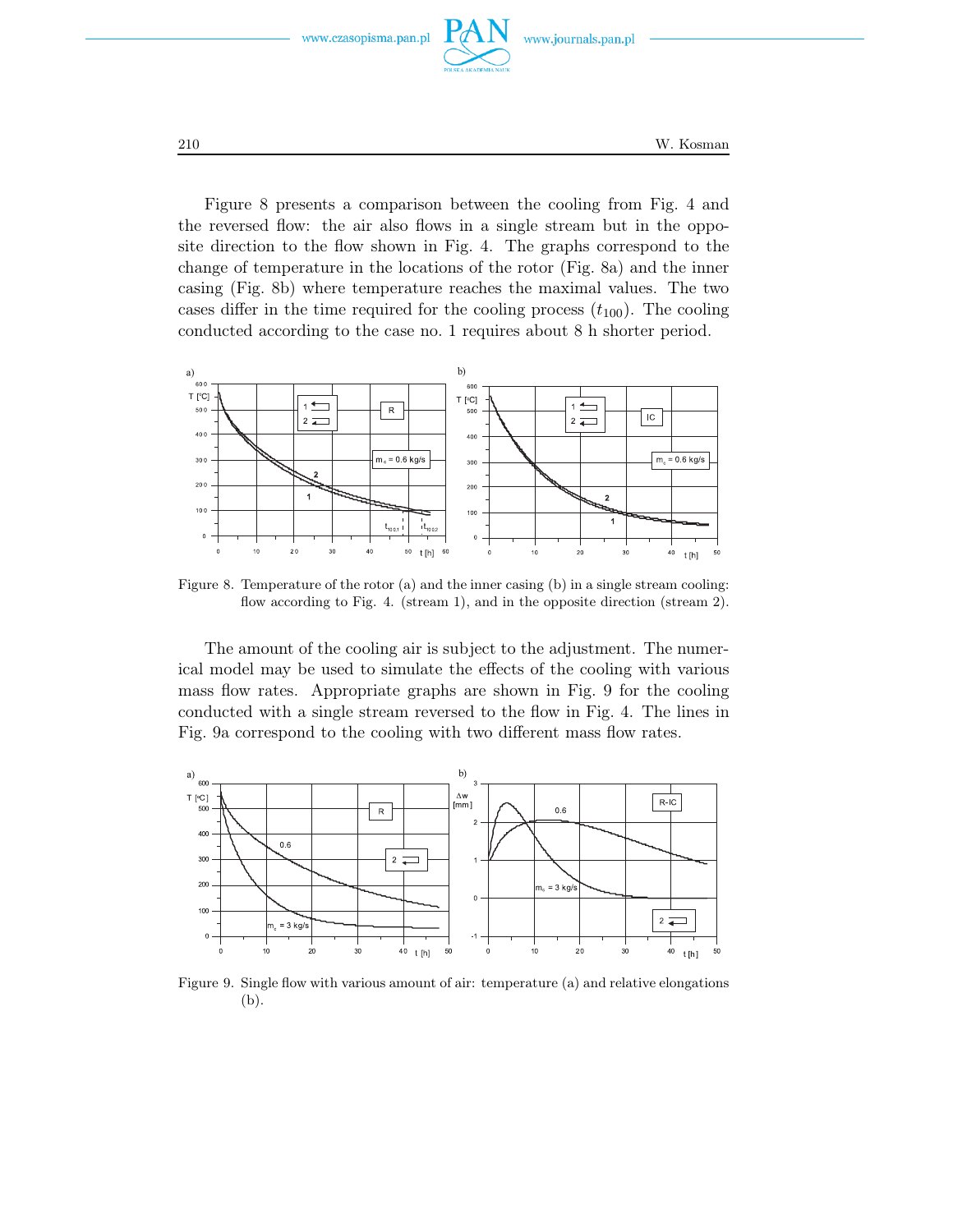Feasibility study of forced cooling of a supercritical steam turbine. . . 211

Higher flow rate leads to shorter periods of cooling. The rate of temperature decrease is much higher — the line that corresponds to the temperature progress is much steeper for the higher *mc*. The drawback is a higher value of relative elongations between the rotor and the inner casing (Fig. 9b). This violates the process safety.

# 8 Forced cooling — double flow

The results of simulations for cooling with a double flow are shown in Fig. 10. In the case no. 3 air flows in two separate streams as shown in Fig. 3, while in the case no. 4 the streams flow in the opposite directions (from the turbine outlet to the inlet). In order to compare various cooling conditions Fig. 10a includes also the line that corresponds to the single flow cooling (case no. 2 discussed in the previous section).



Figure 10. Rotor (a) and cooling air (b) temperature for a double flow cooling.

It may be found that the differences between the lines in Fig. 10a are small. The total time of cooling  $(t_{100})$  is very similar with the differences reaching no more than one hour. Small differences result from a relatively high amount of the cooling air. In very early stages of cooling the air temperature along the turbine becomes uniform and similar in both cases nos. 3 and 4. This is shown in Fig. 10b. The lines in the figure correspond to the distribution of the air temperature along the turbine. The horizontal axis in the figure is a distance measured along the rotor axis. It may be noticed that in the first hour of the cooling there is a high difference of the air temperature at the turbine inlet and the outlet. However as the cooling proceeds the lines representing air temperature become almost horizontal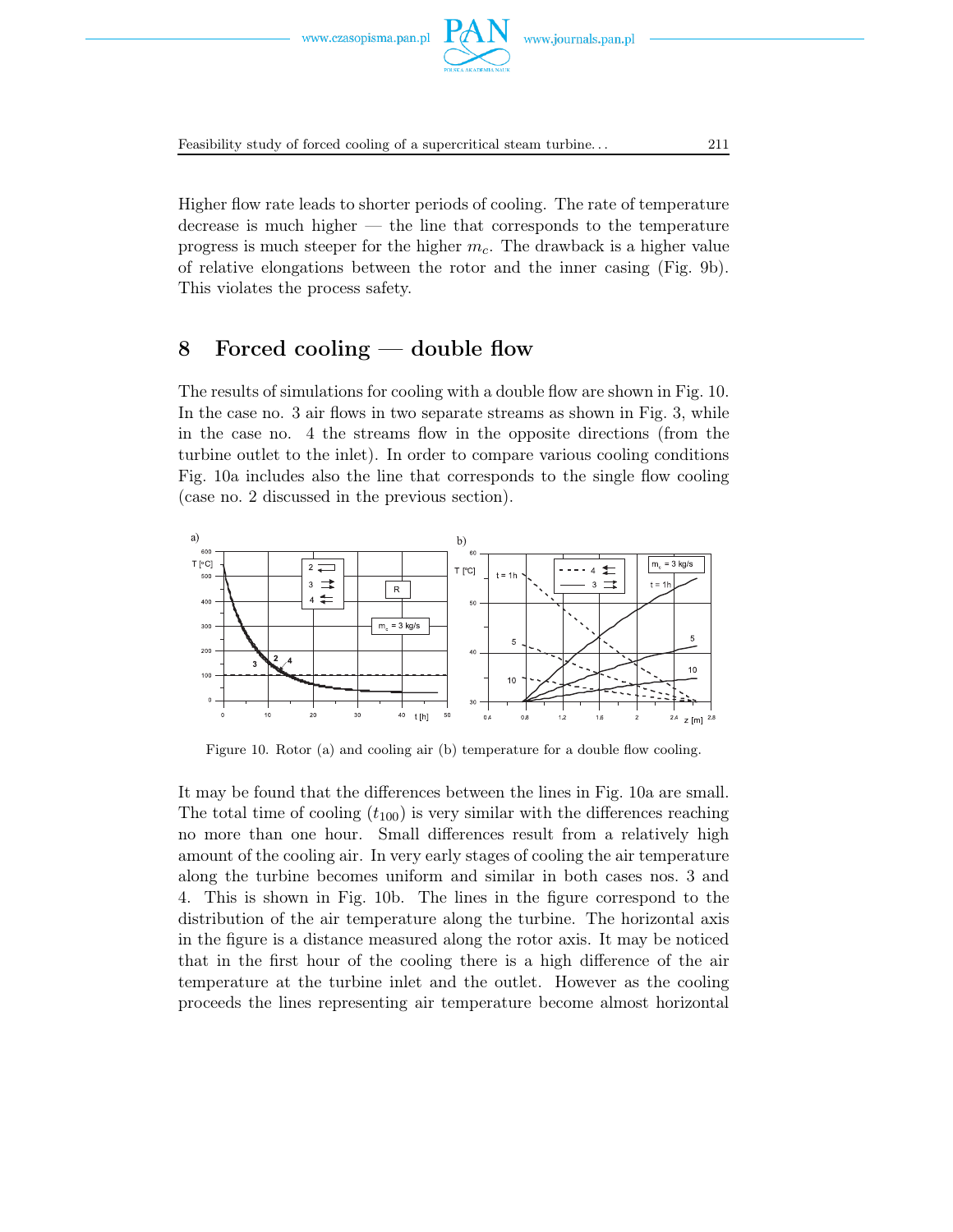www.journals.pan.pl



212 W. Kosman

in both cases and the temperature difference is about 5 K. This means that cooling conditions are in fact almost the same.

# 9 Optimization

All the results presented so far were obtained from simulations for mass flow rates that were constant over the time of the cooling process. These simulations were performed in order to determine the possible range of the cooling process. The final step is a selection of the specific cooling conditions for a particular turbine.

The best approach towards the adjustment of the cooling condition is the change of air mass flow rate. The influence of the flow direction on the temperature, stresses and elongations is small for higher flow rates and the higher flow rates are required to obtain short cooling periods. As mentioned before, optimization of the process must respect the cooling restrictions. The results presented in the following figures were obtained using a criterion of the allowable rate of the temperature decrease, which is related to the allowable level of stresses. The optimization procedure assumed that the allowable rate of the temperature change is 1 K/min for the material of main components of the turbine. The air flow configuration was the same as in the case no. 3 (see Fig. 3). This time however the air flow was adjusted during the cooling.

It was assumed that the adjustment is performed once per hour in the first stage of the cooling process. The air flows are changed so the rate of the temperature decrease is close to 1 K/min. This is shown in Fig. 11a. The simulations showed that the best approach is to first change the air flow in the stream that flows through the rotor-stator system only. Then, in the seventh hour the second stream that flows between the casings is also adjusted. This optimization results in the change of the maximal temperature of the main components according to the lines shown in Fig. 11b.

In the presented optimization the adjustment of the air flow is applied in step-changes in constant periods. This is a very comfortable situation for the user because once the cooling procedure is adapted no control measurements are necessary — the measurements are required for the monitoring purposes only. It is also possible to conduct the cooling with the changes of the air flow performed in shorter periods, e.g. every minute or even shorter. Such a procedure would require a control system that would drive the air valves.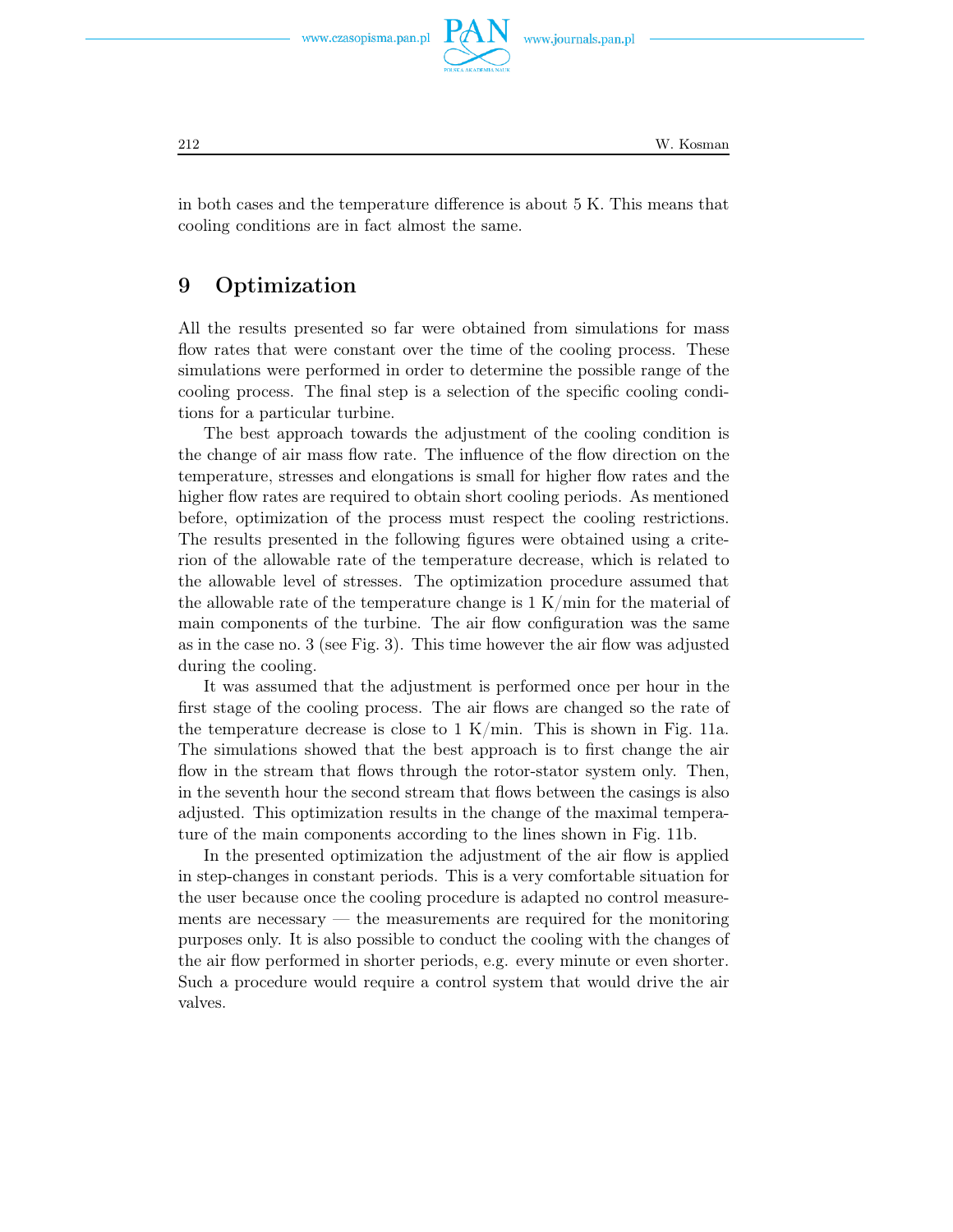

#### Feasibility study of forced cooling of a supercritical steam turbine. . . 213



Figure 11. Rate of the temperature change (a) and the temperature of the main components (b) during an optimized cooling.

## 10 Summary

The simulations performed within the research presented in this paper allowed to determine the possible range of the cooling conditions after a power unit shut down. The methodology described here may be applied to any supercritical steam turbine. The methodology provides safe procedures that may be applied even without a control system. Safety is the major restriction applied in the selection of the appropriate cooling conditions. Compare for example relative elongations between the rotor and the inner casing for the optimized cooling shown in Fig. 12 with the elongations in Fig. 9c. The graph in Fig. 12 proves that the relative elongations are smaller for the optimized cooling than for the processes conducted with constant flows.



Figure 12. Relative elongations during the optimized cooling.